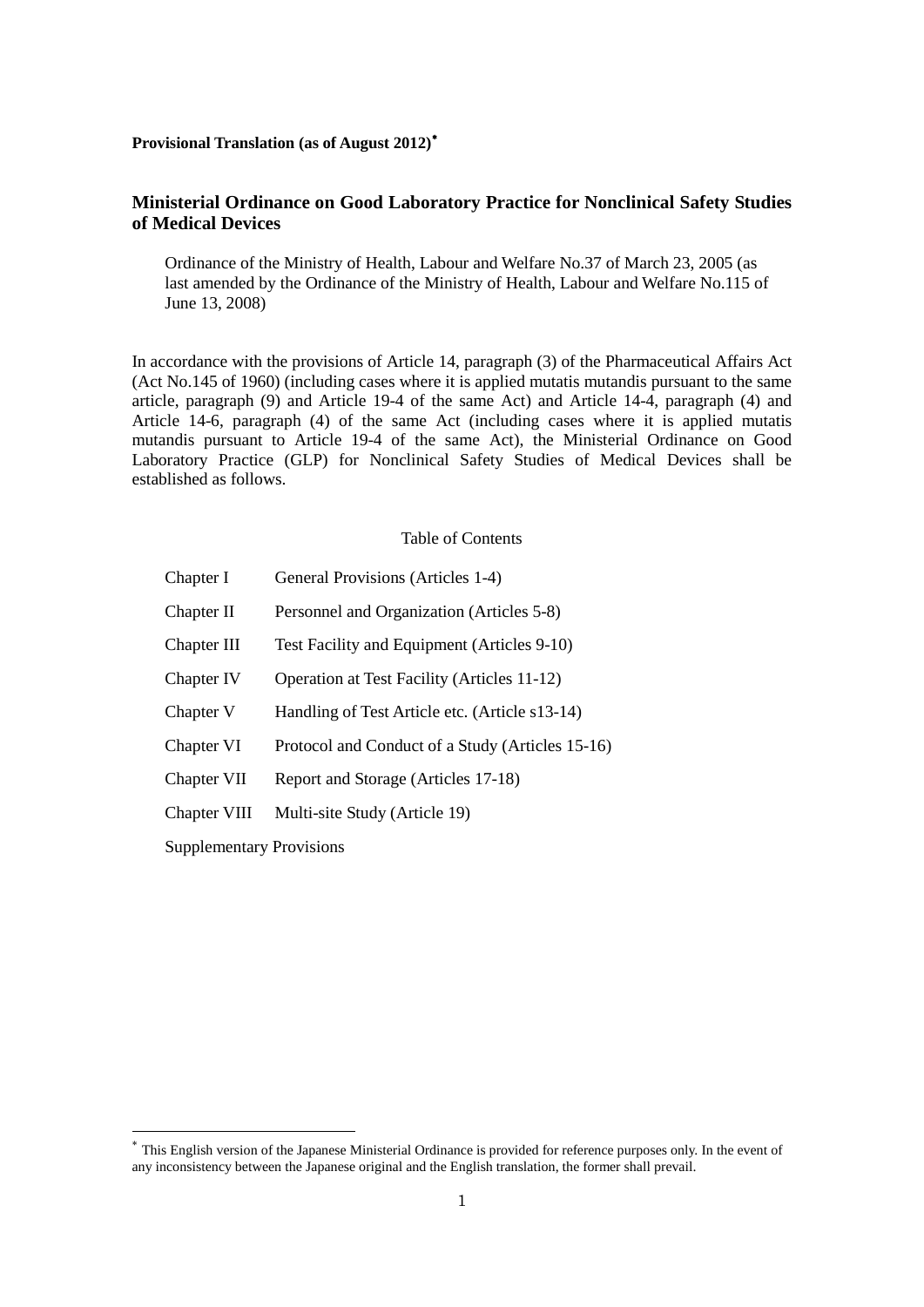#### **Chapter I General Provisions**

#### **(Purpose)**

**Article 1** In standards prescribed by the Minister of Health, Labour and Welfare pursuant to the provision of Article 14, paragraph (3) of the Pharmaceutical Affairs Act (Act No.145 of 1960; hereinafter referred to as "the Act") (including cases where it is applied mutatis mutandis pursuant to the same Article, paragraph (9) and Article 19-2, paragraph (5) of the Act; the same hereinafter), and Article 14-4, paragraph (4) and Article 14-6, paragraph (4) of the Act (including cases where it is applied mutatis mutandis pursuant to Article 19-4; the same hereinafter), this Ordinance shall provide for matters concerning standard for conduct of nonclinical safety studies of medical devices [limited to the generation and collection of data on biological safety studies conducted at test facilities or test sites using test systems (hereinafter referred to as "study"), in data prescribed in Article 40, paragraph (1), item (v), (b) and (d) (including cases where it is applied mutatis mutandis pursuant to Article 102, paragraph (2)) and Article 59, paragraph (1) (including cases where it is applied mutatis mutandis pursuant to Article 111) of the Ordinance for Enforcement of the Pharmaceutical Affairs Act (Ordinance of Ministry of Health and Welfare No.1 of 1961), and Article 14-6, paragraph (4) of the Act (including cases where it is applied mutatis mutandis pursuant to Article 19-4 of the Act)].

### **(Definitions)**

- Article 2 (1) The term "test article" as used in this Ordinance means any medical device or its material (including any chemical or biological substance used as the material) thereof for which the safety is to be evaluated in studies.
- (2) The term "control article" as used in this Ordinance means any medical device, chemical or biological substance thereof to be used for the purpose of comparison with the test article in studies.
- (3) The term "test system" as used in this Ordinance means any animal, plant, microorganism, or constituent parts to which a test article is applied, or used as control thereof.
- (4) The term "specimen" as used in this Ordinance means any material collected from a test system for examination or analysis.
- (5) The term "raw data" as used in this Ordinance means the results of observation obtained in studies and records thereof.
- (6) The term "test site" as used in this Ordinance means any site where the commissioned part of the study is conducted (excluding test facility) when a person responsible for the management and administration of test facility (hereinafter referred to as the "test facility management") commissions the part of the study.

#### **(Standards for conduct of study)**

**Article 3** Generation and collection of data prescribed in Article 14, paragraph (3), Article 14-4, paragraph (4) and Article 14-6, paragraph (4) of the Act pertaining to conduct of study by those who are intended to obtain or have obtained approval pursuant to the provision of Article 14, paragraph (1) or Article 19-2, paragraph (1) of the Act shall be as prescribed in the following Articles to Article 19.

#### **(Sponsor's responsibilities)**

**Article 4** (1) An entity who commissions a study shall notify a contractor in advance that the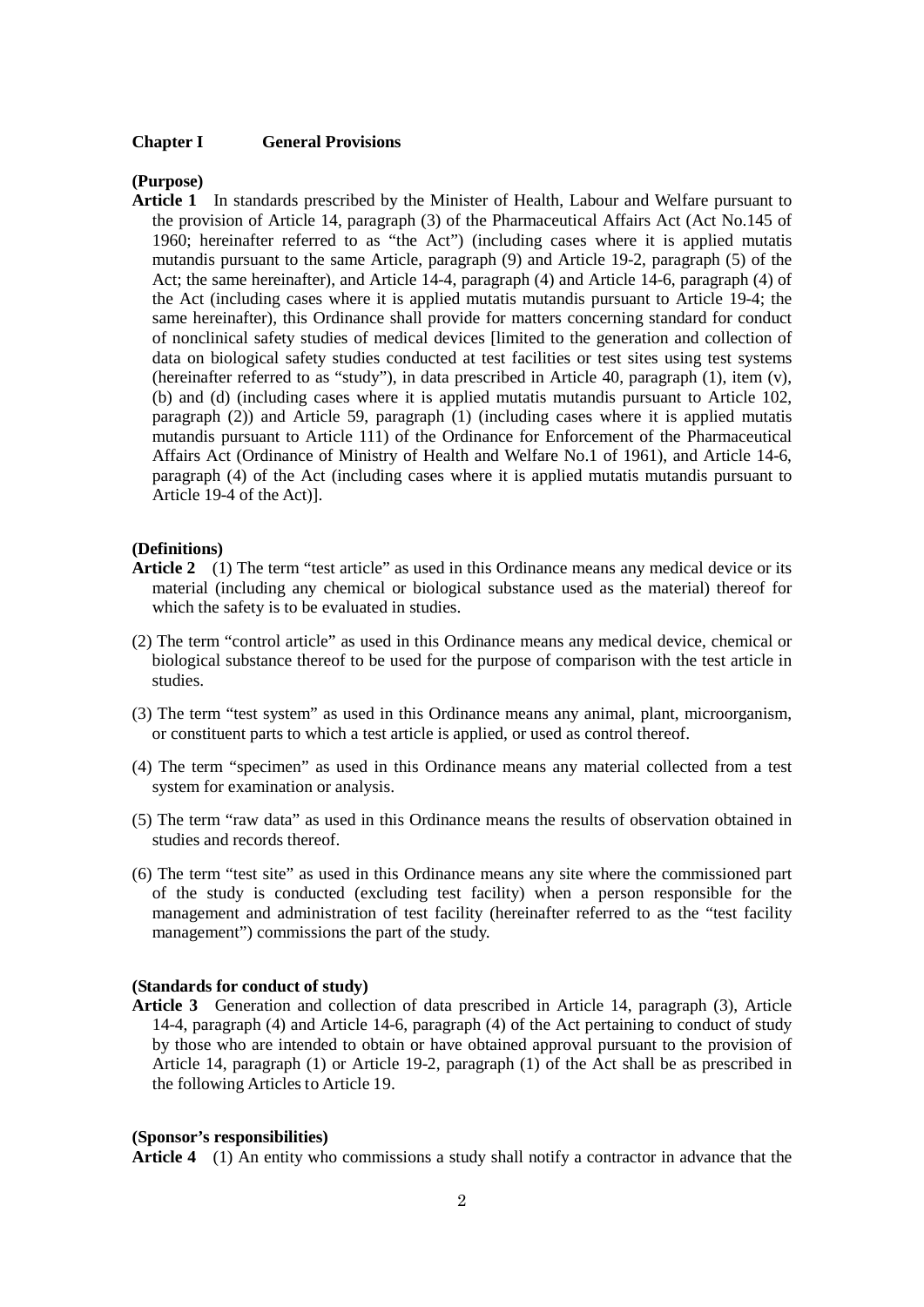study must be conducted in compliance with the provisions of this Ordinance.

- (2) In the case referred to in the preceding paragraph, an entity who commissioned a study or an entity who takes over the position (hereinafter referred to as the "sponsor") shall confirm that the study is or was conducted in compliance with this Ordinance.
- (3) The notification in paragraph (1) and the confirmation in the preceding paragraph shall be documented and shall be retained.

#### **Chapter II Personnel and Organization**

### **(Personnel)**

- **Article 5** (1) Each individual engaged in a study or belonging to the quality assurance unit prescribed in the following Article, item (ii), (including cases where it is applied mutatis mutandis pursuant to Article19, item (ii)) shall have the education, training or experience necessary to perform their assigned functions properly and efficiently, and be capable of performing them.
- (2) Personnel engaged in a study shall take sanitation and health precautions necessary to avoid contamination of test and control articles and test systems.

#### **(Test Facility Management)**

**Article 6** The test facility management shall:

- (i) for each study, designate, from among the individuals engaged in conduct of the study, an individual responsible for the overall conduct, recording, and reporting etc. of the study (hereinafter referred to as the "study director");
- (ii) designate a responsible individual (hereinafter referred to as the "quality assurance manager") for the unit (hereinafter referred to as the "quality assurance unit") who assures that studies conducted at the test facility are in compliance with this Ordinance;
- (iii) ensure that the quality assurance manager performs his/her functions appropriately;
- (iv) ensure that test and control articles or mixtures thereof have been appropriately tested, where possible, for identity, purity, stability and uniformity;
- (v) ensure that facilities and equipment are used according to the standard operating procedures and protocols;
- (vi) ensure that a sufficient number of personnel are available for the proper conduct of the study according to the protocol;
- (vii) provide the necessary education and training for the personnel engaged in a study or belonging to the quality assurance unit:
- (viii) prepare and maintain documents on education, training and job experience, and job description for personnel engaged in a study or belonging to the quality assurance unit;
- (ix) prepare and maintain documents which were indexed by test article to identify the sponsor (for a corporate body, its name), study director, test system, the type of the study, study initiation date, status of the study, and status of the final report of all studies conducted at the test facility (hereinafter referred to as the "master schedule");
- (x) perform any other functions relating to the management and administration of the test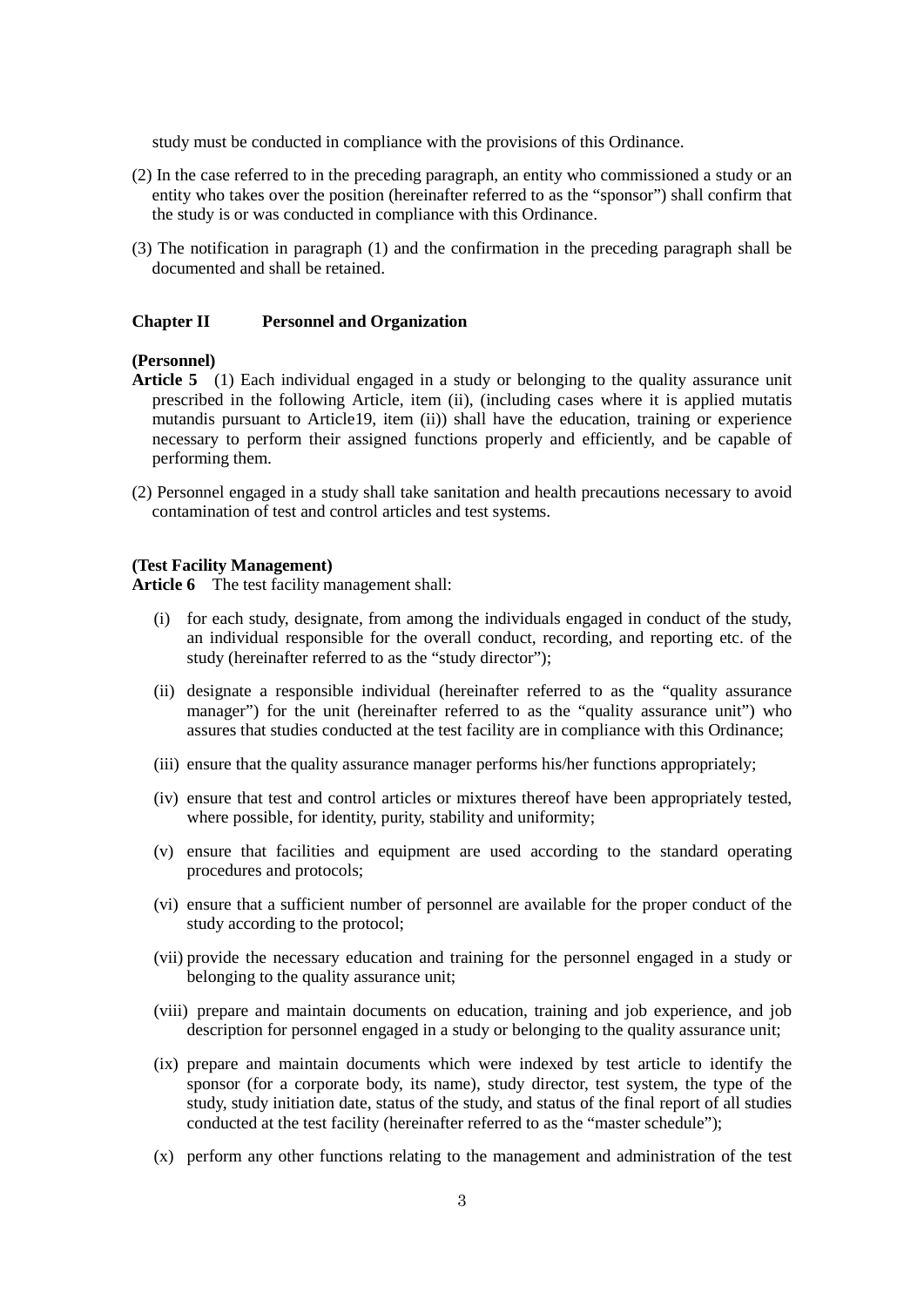facility.

#### **(Study director)**

**Article 7** The study director shall:

- (i) ensure that each study is conducted in accordance with this Ordinance, the standard operating procedures, and protocol;
- (ii) ensure that the raw data are recorded accurately and appropriate actions are taken;
- (iii) ensure that unforeseen circumstances that may affect the quality and integrity of the study are noted when they occur and corrective action is taken and documented.
- (iv) take corrective actions for the findings as prescribed in the following Article, paragraph (1), item (iii) and the recommended actions prescribed in item (iv) of the same paragraph;
- (v) ensure that test systems are the same as specified in the protocol;
- (vi) appropriately manage the protocol, specimens, raw data and other records, final report, and documents showing any changes or amendments (hereinafter referred to as "study-related materials"), and appropriately transfer them to the locations where the study-related materials are to be retained (hereinafter referred to as "archives") after completion of the study;
- (vii) manage any other functions relating to the conduct, recording and reporting of the study.

## **(Quality Assurance Unit)**

- **Article 8** (1) The quality assurance manager shall perform the following functions by him/herself, or shall have them performed by the individual(s) designated by him/her for each study:
	- (i) maintain a copy of the master schedule;
	- (ii) maintain copies of the protocols and standard operating procedures;
	- (iii) inspect each study at intervals adequate to assure the quality and integrity of the study, determine if the study is conducted in compliance with this Ordinance, prepare documents showing the contents of the inspection, findings, corrective actions recommended and taken, and any scheduled date for re-inspection etc., and then retain them either signed or affixed with the name and seal;
	- (iv) report to the test facility management and the study director, any findings, which may affect the quality and integrity of the study, identified during the course of an inspection prescribed in the preceding item, and corrective action recommended;
	- (v) for each study, prepare a report noting corrective action recommended and taken, and submit it to the test facility management and the study director;
	- (vi) assure that the verifications by the study director prescribed in Article 7, item (iii) are performed appropriately;
	- (vii) review the final report to assure that it accurately describes the testing method and reflects the raw data of the study, and then report the results of the review to the test facility management and the study director;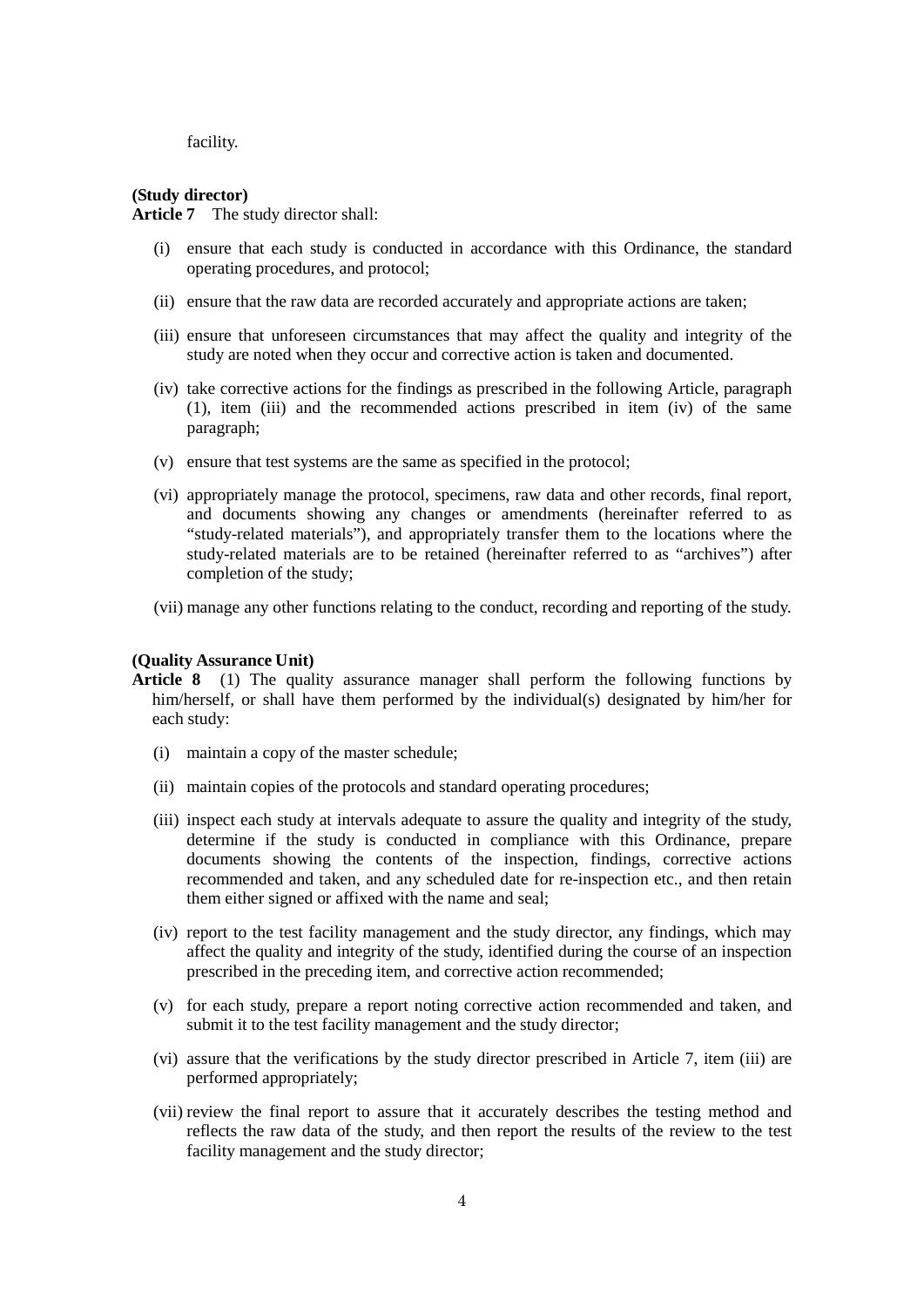- (viii) prepare a document showing that the dates and results of the assurances prescribed in item (iii) and preceding item were reported to the test facility management and the study director, and then submit it either signed or affixed with the name and seal to the study director;
- (ix) prepare documents describing the methods of indexing the records retained by the quality assurance unit, and maintain them;
- (x) perform any other functions necessary to assure that studies are conducted at the test facility in compliance with this Ordinance.
- (2) The individual(s) in the quality assurance unit who are designated to be responsible for each study shall not be engaged in the conduct of such study.
- (3) The documents to be retained pursuant to the provision of paragraph (1) shall be retained at the test facility, otherwise at the location designated by the sponsor etc.

## **Chapter III Test Facility and Equipment**

## **(Test facility)**

- **Article 9** (1) The test facility shall be of suitable size and construction for proper conduct of studies and shall be designed so that there is an adequate degree of separation that will prevent any function from having an adverse effect on the studies.
- (2) The test facility where animal studies are conducted shall have adequate animal care facilities, animal supply facilities for feed and other supplies and other necessary facilities, to ensure appropriate care and management of animals.
- (3) The test facility shall have separate areas each for handling test articles etc. and for laboratory operations, and any other separate areas necessary for proper conduct of studies.
- (4) The test facility shall have archive(s).

#### **(Equipment)**

- **Article 10** (1) Equipment used in the generation, measurement or analysis of study data, equipment used for facility environmental control, and other equipment necessary to conduct a study (hereinafter referred to as the "equipment") shall be of appropriate design, adequate capacity, and suitably located.
- (2) The equipment shall be maintained, inspected, cleaned and repaired appropriately.
- (3) When the maintenance, inspection, cleaning or repair prescribed in the preceding paragraph is conducted, written records of the dates, content and operators shall be prepared and maintained.

## **Chapter IV Operation at Test Facility**

## **(Standard operating procedures)**

- **Article 11** (1) The test facility management shall prepare standard operating procedures describing the methods and procedures for the following:
	- (i) Management of test and control articles
	- (ii) Maintenance, inspection and repair of facilities and equipment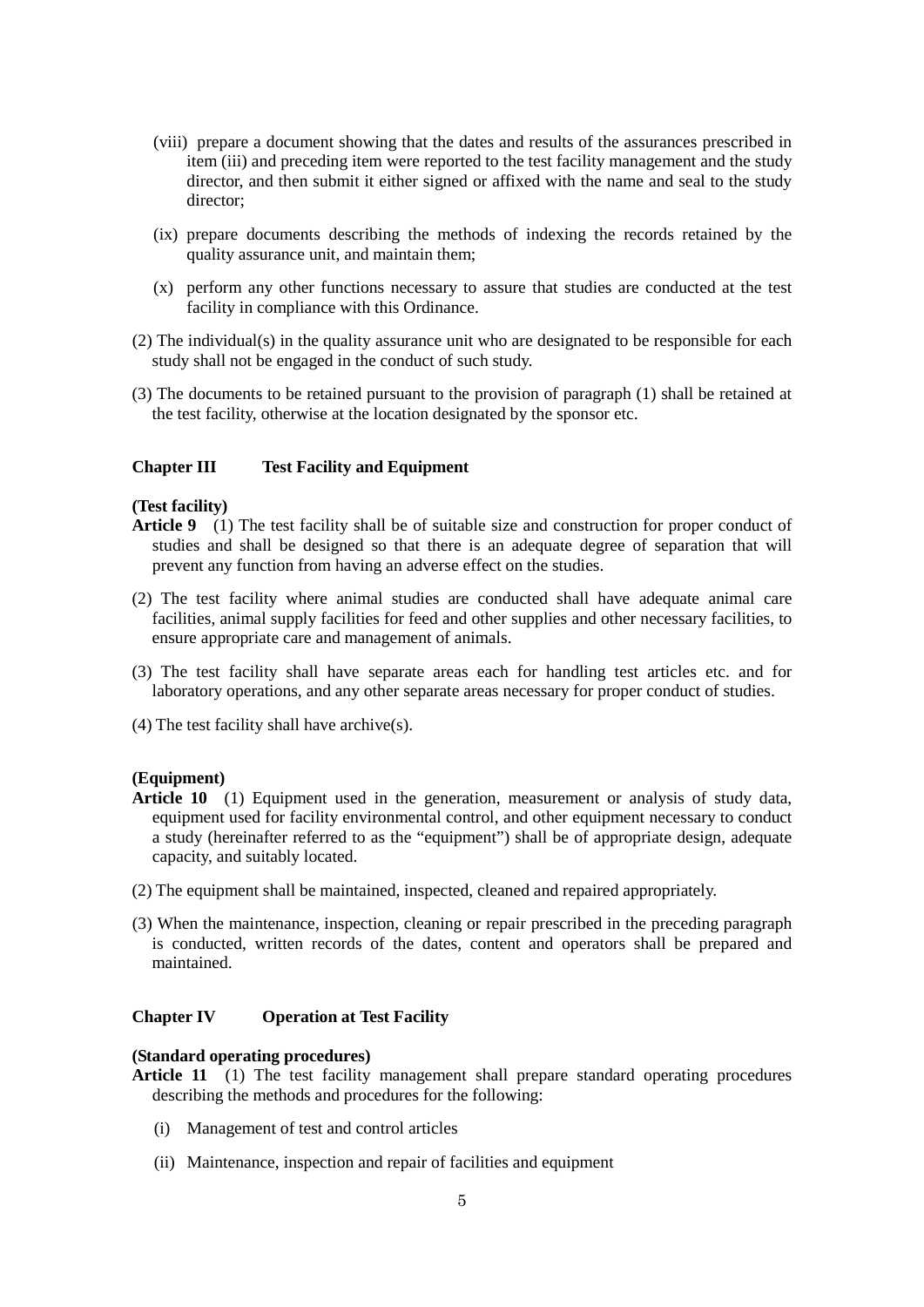- (iii) Maintenance of animal care facilities
- (iv) Care and management of experimental animals
- (v) Observation of general signs etc. in experimental animals
- (vi) Operation, measurement, examination and analysis in a study
- (vii) Handling of moribund or dead animals
- (viii) Necropsy and postmortem examination of animals
- (ix) Collection and identification of specimens
- (x) Histopathological examination
- (xi) Management of raw data
- (xii) Functions the quality assurance unit is to perform
- (xiii) Health care of personnel engaged in a study
- (xiv) Other necessary matters
- (2) The standard operating procedures shall be located under the responsibility of the test facility management in each area where each activity mentioned in the preceding paragraph is performed.
- (3) When any revision is made in standard operating procedures, the test facility management shall date the revision and retain a historical file of standard operating procedures in the test facility.
- (4) Personnel engaged in a study shall obtain approval by the study director for unavoidable deviations from the standard operating procedures.
- (5) Personnel engaged in a study shall document in the raw data, the deviation(s) from the standard operating procedures prescribed in the preceding paragraph.

## **(Animal care and management)**

- **Article 12** (1) Personnel engaged in a study shall house all animals newly received from outside sources in isolated animal facilities, such that contamination of other animals by any disease can be prevented. Animals shall be observed during this period and any abnormalities recorded.
- (2) Personnel engaged in a study shall isolate animals which are found during the observation period prescribed in the preceding paragraph or during the course of the study to have diseases or conditions that might interfere with the conduct of the study. Such affected animals shall not be used in studies.
- (3) Personnel engaged in a study shall take necessary measures to acclimatize animals used in the study to the test environment.
- (4) Personnel engaged in a study shall take necessary measures to identify animals individually so as to prevent erroneous housing of animals used in the study.
- (5) Personnel engaged in a study shall control sanitary conditions of animal care facilities and animal supplies etc.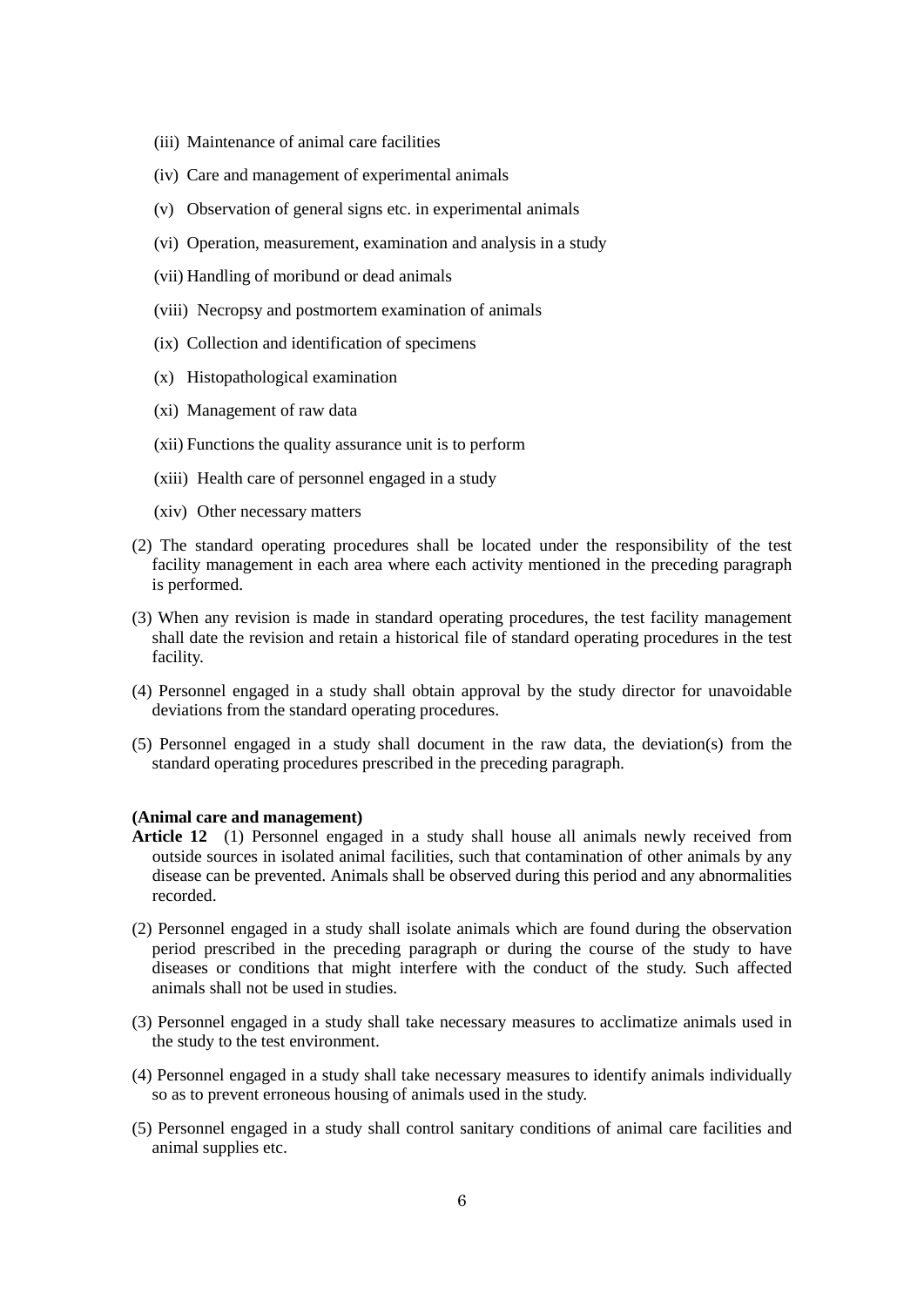## **Chapter V Handling of Test Article etc.**

## **(Handling of test and control articles)**

- **Article 13** (1) Personnel engaged in a study shall appropriately handle the test and control articles by labeling with the proper identification etc. and, where possible, by determining their characteristics and stabilities.
- (2) Personnel engaged in a study shall properly prepare and use the mixture of test or control article with a vehicle, where possible, by determining the stability and uniformity of the mixture.
- (3) When each test or control article is distributed, received, returned or discarded, personnel engaged in a study shall record the date and quantity involved.

#### **(Reagents and solutions)**

**Article 14** Personnel engaged in a study shall appropriately label reagents and solutions with storage requirements and expiration date, etc. and use them according to their characteristics and instructions for use etc.

#### **Chapter VI Protocol and Conduct of a Study**

## **(Protocol)**

- **Article 15** (1) The study director shall prepare the protocol for each study specifying the following items. He/she shall acquire approval for the protocol from the test facility management (the sponsor and test facility management in the cases where the entire study is commissioned; hereinafter the same shall apply in this paragraph):
	- (i) Title and purpose of the study
	- (ii) Name and address of test facility
	- (iii) Name and address of the sponsor (entity name and location of the main office in the case of a legal entity) in the cases where the study is commissioned
	- (iv) Name of the study director
	- (v) Identification of the test and control articles
	- (vi) Information concerning the test system
	- (vii) Information concerning methods
	- (viii) Statistical methods to be used for analysis of raw data
	- (ix) Records and materials to be retained
	- (x) Signatures or names and seals with dates of the test facility management and study director
	- (xi) Other necessary matters to plan a study
- (2) When the protocol is to be changed, the study director shall document the date, the part and the reason for the change with signature or name and seal, and then maintain this document with the protocol.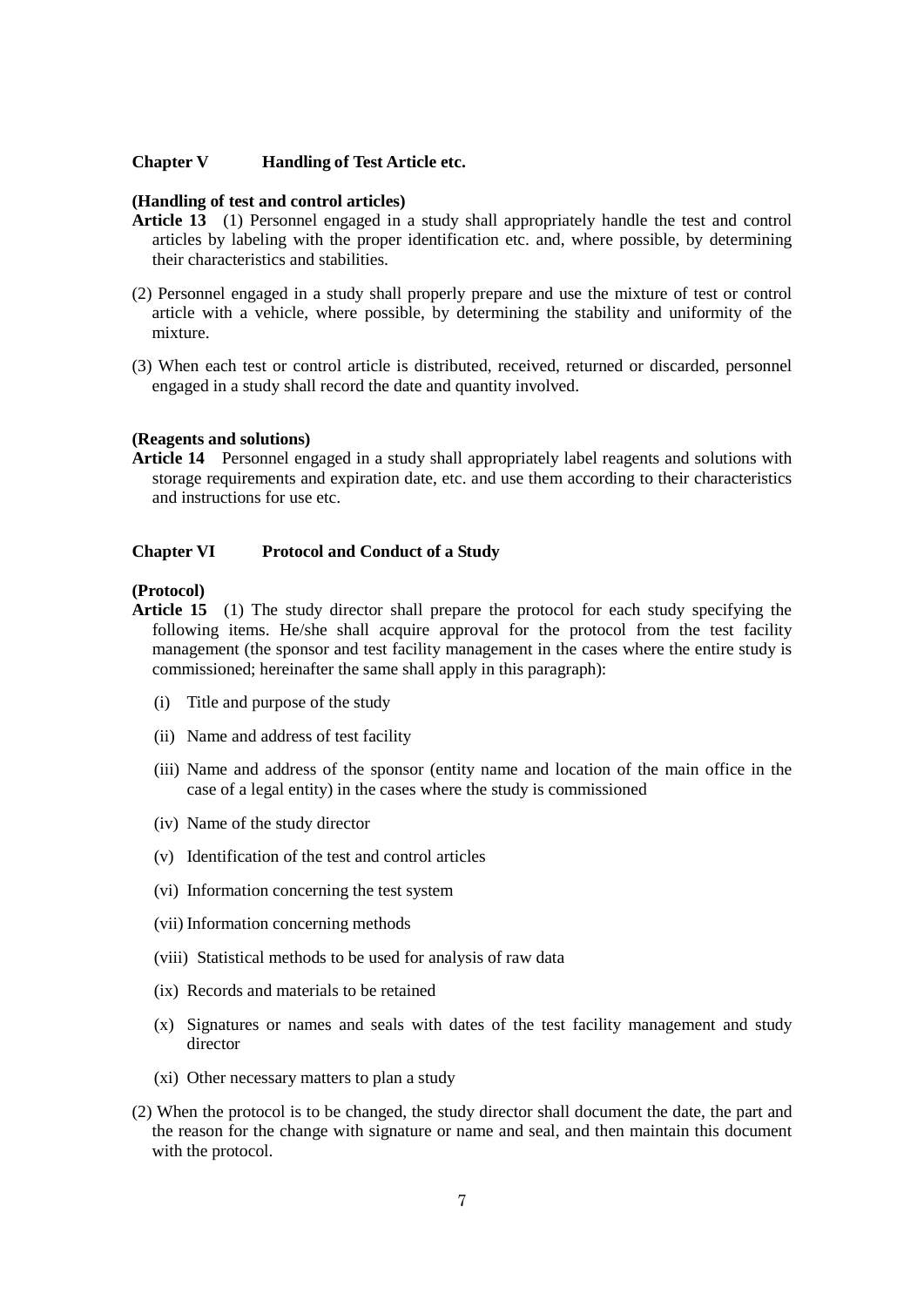#### **(Conduct of study)**

- **Article 16** (1) The study shall be properly conducted according to the protocol and standard operating procedures under the direction and supervision of the study director.
- (2) Personnel engaged in a study shall properly record all raw data with the name of person entering the data and dates.
- (3) When raw data is to be changed, personnel engaged in a study shall appropriately change them, indicating the reason for the change, the name of the person making the change and date of the change.
- (4) When any unexpected or unforeseen circumstances occur during a study, personnel engaged in the study shall promptly report them to the study director, take corrective action, and document them.

## **Chapter VII Report and Storage**

## **(Final report)**

- (i) Title and purpose of the study
- (ii) Name and address of test facility
- (iii) Study initiation and completion dates
- (iv) Name of the study director and names of other personnel engaged in the study
- (v) Information concerning the test and control articles
- (vi) Information concerning the test system
- (vii) Unforeseen circumstances that may affect the quality or integrity of the study and deviations from the protocol
- (viii) Information concerning methods
- (ix) Statistical methods used for analysis of raw data
- (x) Study results, discussions and summary
- (xi) The locations where raw data and specimens are to be archived
- (xii) Signature or name and seal with date of the study director
- (xiii) The documents prepared by the quality assurance manager with signature or name and seal pursuant to the provision of Article 8, paragraph (1), item (viii)
- (xiv) Other necessary matters
- (2) When a final report is to be amended, the study director shall document the date, the part of and the reason for the amendment, sign or affix the name and seal, and retain this document with the final report.

**Article 17** (1) The study director shall prepare a final report for each study including the following items: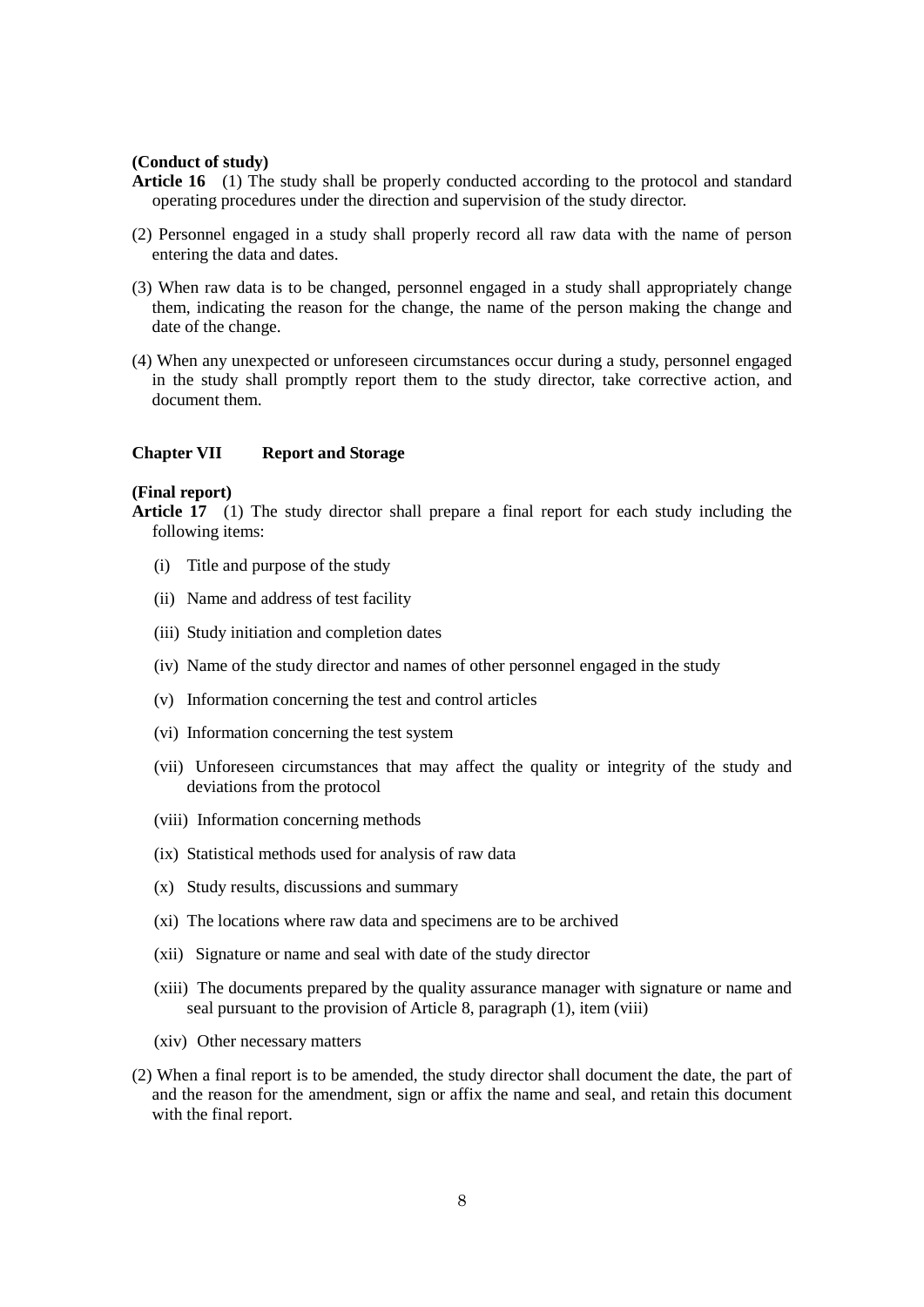### **(Storage of study-related materials)**

- **Article 18** (1) The test facility management shall properly retain study-related materials in archives.
- (2) The test facility management shall designate an individual responsible for the archives (hereinafter referred to as the "archivist").
- (3) Nobody but those authorized by the archivist shall enter the archives.
- (4) When the business of the test facilities is discontinued or suspended, the test facility management shall transfer the study-related materials to the successor or the sponsor etc. (hereinafter referred to as the "material successor").
- (5) The provisions of paragraphs (1) to (3) shall apply mutatis mutandis to the material successor.

#### **Chapter VIII Multi-site Study**

### **(Compliance matters)**

**Article 19** A study conducted at multiple sites shall, in addition to what is provided in Articles 4 to 18, be as prescribed in the following items:

- (i) The test facility management shall take necessary measures, including ensuring lines of communication between the test facility and test sites, to ensure the quality and integrity of the study data generated at test sites.
- (ii) The provisions of Article 6, Article 11, paragraphs (1) to (3) and Article 18, paragraphs (1), (2) and (4) shall apply mutatis mutandis to a person responsible for the management and administration of a test site (hereinafter referred to as the "test site management"). In this case, the term "an individual responsible for the conduct, recording, and reporting etc. of the study (hereinafter referred to as the "study director")" in Article 6, item (i) shall be deemed to be replaced with "an individual responsible for the conduct, recording, and reporting etc. of the commissioned part of the study (hereinafter referred to as the "principal investigator")"; the term "test facility" in items (ii), (ix) and (x) of the same Article and Article 11, paragraph (3) shall be deemed to be replaced with "test site"; and "study director" in Article 6, item (ix) shall be deemed to be replaced with "study director and principal investigator".
- (iii) The provisions of Article 7 shall apply mutatis mutandis to the principal investigator. In this case, the terms "the following Article, paragraph (1), item (iii)" and "item (iv) of the same paragraph" in Article 7, item (iv) shall be deemed to be replaced respectively with "the following Article, paragraph (1), item (iii), as applied mutatis mutandis pursuant to Article 19, item (iv)" and "the following Article, paragraph (1), item (iv), as applied mutatis mutandis pursuant to Article 19, item (iv)".
- (iv) The provisions of Article 8 shall apply mutatis mutandis to the quality assurance manager pursuant to the provision of Article 6, item (ii), as applied mutatis mutandis pursuant to item (ii). In this case, "the test facility management and the study director" in Article 8, paragraph (1), items (iv), (v), (vii) and (viii) shall be deemed to be replaced with "the test facility management, the study director, the test site management and the principal investigator"; "the study director prescribed in Article 7, paragraph (3)" in item (vi) of the same paragraph shall be deemed to be replaced with "the principal investigator prescribed in Article 7, paragraph (3), as applied mutatis mutandis pursuant to Article 19, item (iii)"; and "test facility" in item (x) of the same paragraph and